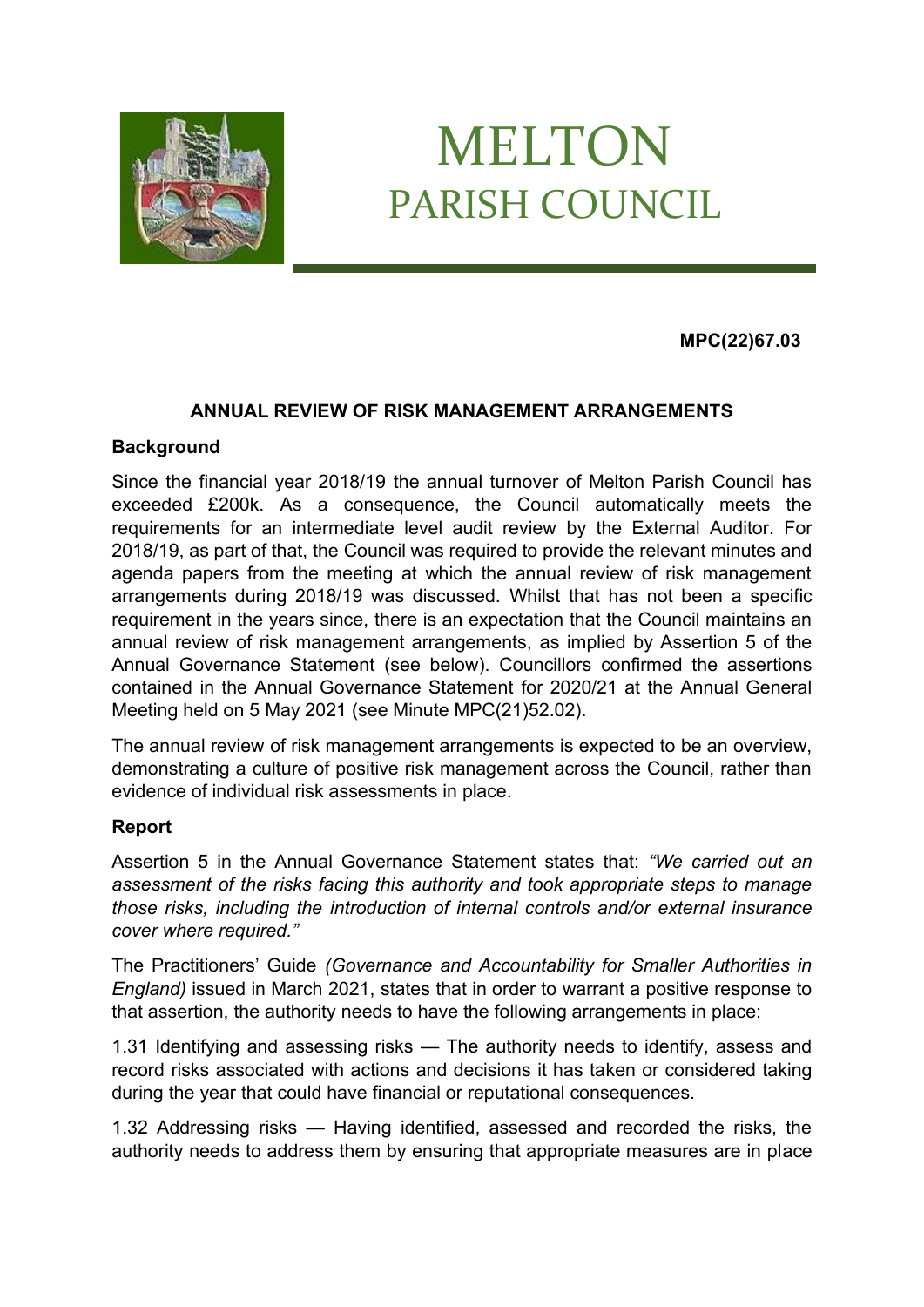to mitigate and manage risk. This might include the introduction of internal controls and/or appropriate use of insurance cover.

It is accepted in a larger Council, that risk management may be primarily delegated to a Committee, in which case the minutes of that Committee should be available to Full Council, which in turn should have the latest summary of risk management arrangements as an Agenda paper to support the Annual Governance Statement response. Where such evidence is available, the auditor will accept a *"Yes"* response.

Within Melton Parish Council, responsibility for managing risk normally lies with Finance, Employment and Risk Management (FERM) Committee. All specific risks identified are recorded, assessed as High, Medium or Low risks; and actions for management / mitigation of those risks are identified and monitored on a regular basis until either they no longer exist, or the level of risk is reduced to a residual and manageable level. Emerging or potential risks are flagged up for monitoring as well. Reports on risk are provided both to FERM Committee *and* to Full Council, with the result that risk issues are always put before Members on a *monthly* rather than *annual*  basis as required by the Practitioner's Guide. Minutes of FERM Committee are always made available to Full Council and published on the Council's website.

A separate risk matrix is kept under six monthly review for risks associated with data protection compliance.

The Practitioners' Guide treats as identifiable risks many issues which it identifies as insurable, and in practice Melton addresses these separately by reviewing insurance cover and ensuring that it is up to date.

Full Council (as well as FERM Committee) considers insurance issues at least annually when the renewal/payment is due, and additionally on major changes to income/assets such as the acquisition of additional land and property and/or increases in income due to eg. Community Infrastructure Levy (CIL) income.

Exposure to risk in relation to:

- Financial loss (in particular fraud/theft/fidelity guarantee matters)
- Damage to property via fire etc.
- Legal risks (in particular public liability)
- Reputational risks
- Loss of key staff

is addressed via having adequate comprehensive insurance in place, and, in relation to financial systems, an up to date set of financial regulations which are legally compliant and fit for the needs of the organisation, and its ways of working – which are continuously evolving – both with embracing new technology (eg internet banking) and doing new and additional activities (eg being a commercial landlord). Full Council reviews its Financial Regulations and Standing Orders at least annually and also receives an annual report setting out the Council's Internal Control Policy.